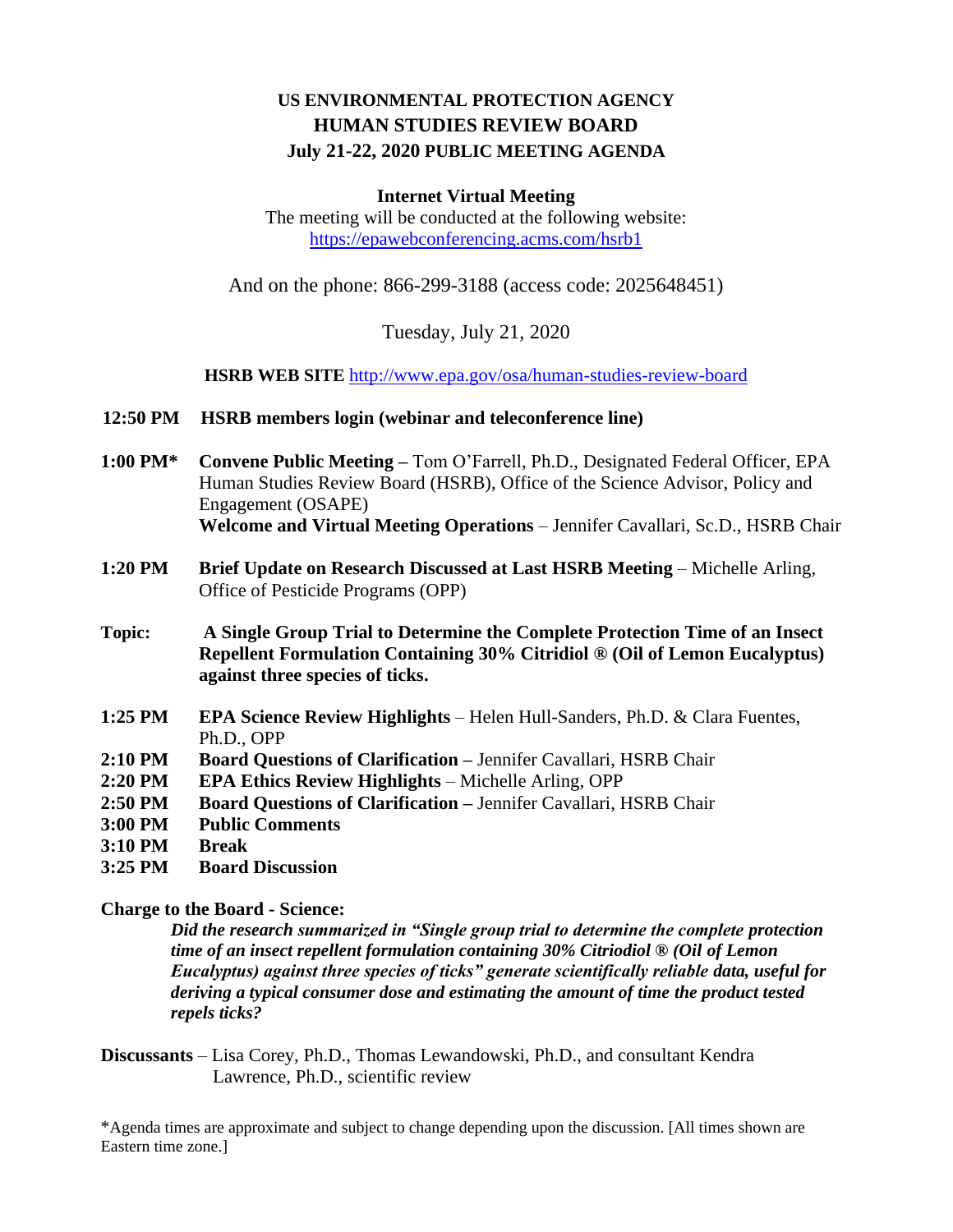Julia Sharp, Ph.D., statistical review

## **Charge to the Board - Ethics:**

*Does the available information support a determination that the research was conducted in substantial compliance with procedures at least as protective as those in the applicable requirements of 40 CFR part 26, subparts K-L?*

**Discussant –** AJ Allen, M.D., Ph.D., ethics review

**5:15 PM\* Adjourn**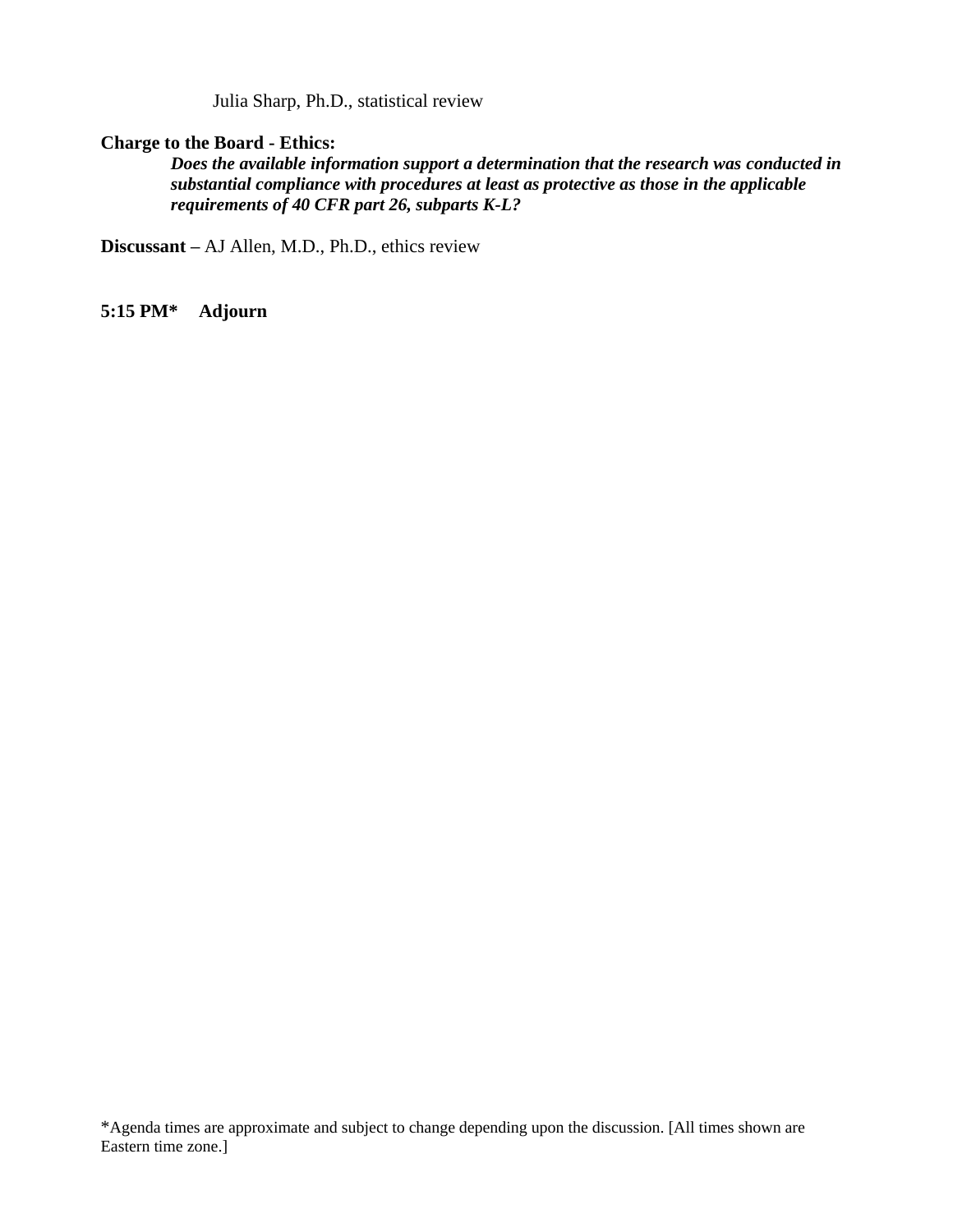# **US ENVIRONMENTAL PROTECTION AGENCY HUMAN STUDIES REVIEW BOARD JULY 21-22, 2020 PUBLIC MEETING AGENDA**

#### **Internet Virtual Meeting**

The meeting will be conducted at the following website: <https://epawebconferencing.acms.com/hsrb1>

And on the phone: 866-299-3188 (access code: 2025648451)

Wednesday, July 22, 2020

**HSRB WEB SITE** <http://www.epa.gov/osa/human-studies-review-board>

- **12:50 PM HSRB members login (webinar and teleconference line)**
- **1:00 PM\* Convene Public Meeting –** Tom O'Farrell, Ph.D., Designated Federal Officer, EPA HSRB, OSA **Welcome and Virtual Meeting Operations** – Jennifer Cavallari, Sc.D., HSRB Chair
- **Topic: A Study for Measurement of Potential Dermal and Inhalation Exposure During Pressurized Hand-Wand Spraying of Antimicrobial Products along with Study Addendum: Addition of Electrostatic Sprayers (AEA14)**
- **1:20 PM EPA Science Review Highlights** Tim Leighton & Tim Dole, OPP
- **2:20 PM Board Questions of Clarification –** Jennifer Cavallari, HSRB Chair
- **2:35 PM EPA Ethics Review Highlights**  Michelle Arling, OPP
- **3:05 PM Board Questions of Clarification –** Jennifer Cavallari, HSRB Chair
- **3:20 PM Break**
- **3:35 PM Public Comments**
- **3:45 PM Board Discussion**

## **Charge to the Board - Science:**

*Is the protocol "A Study for Measurement of Potential Dermal and Inhalation Exposure During Pressurized Hand-Wand Spraying of Antimicrobial Products" and the "Study Addendum: Addition of Electrostatic Sprayers" likely to generate scientifically reliable data, useful for assessing the exposure of those who apply products containing antimicrobial pesticides using hand wand or electrostatic sprayers?* 

**Discussants** – Lisa Corey, Ph.D., and Janice Britt, Ph.D., scientific review Ann Um, Ed.D., statistical review

## **Charge to the Board - Ethics:**

*Is the research proposed in the protocol "A Study for Measurement of Potential Dermal and Inhalation Exposure During Pressurized Hand-Wand Spraying of Antimicrobial Products", the "Study Addendum: Addition of Electrostatic Sprayers" and* 

\*Agenda times are approximate and subject to change depending upon the discussion. [All times shown are Eastern time zone.]